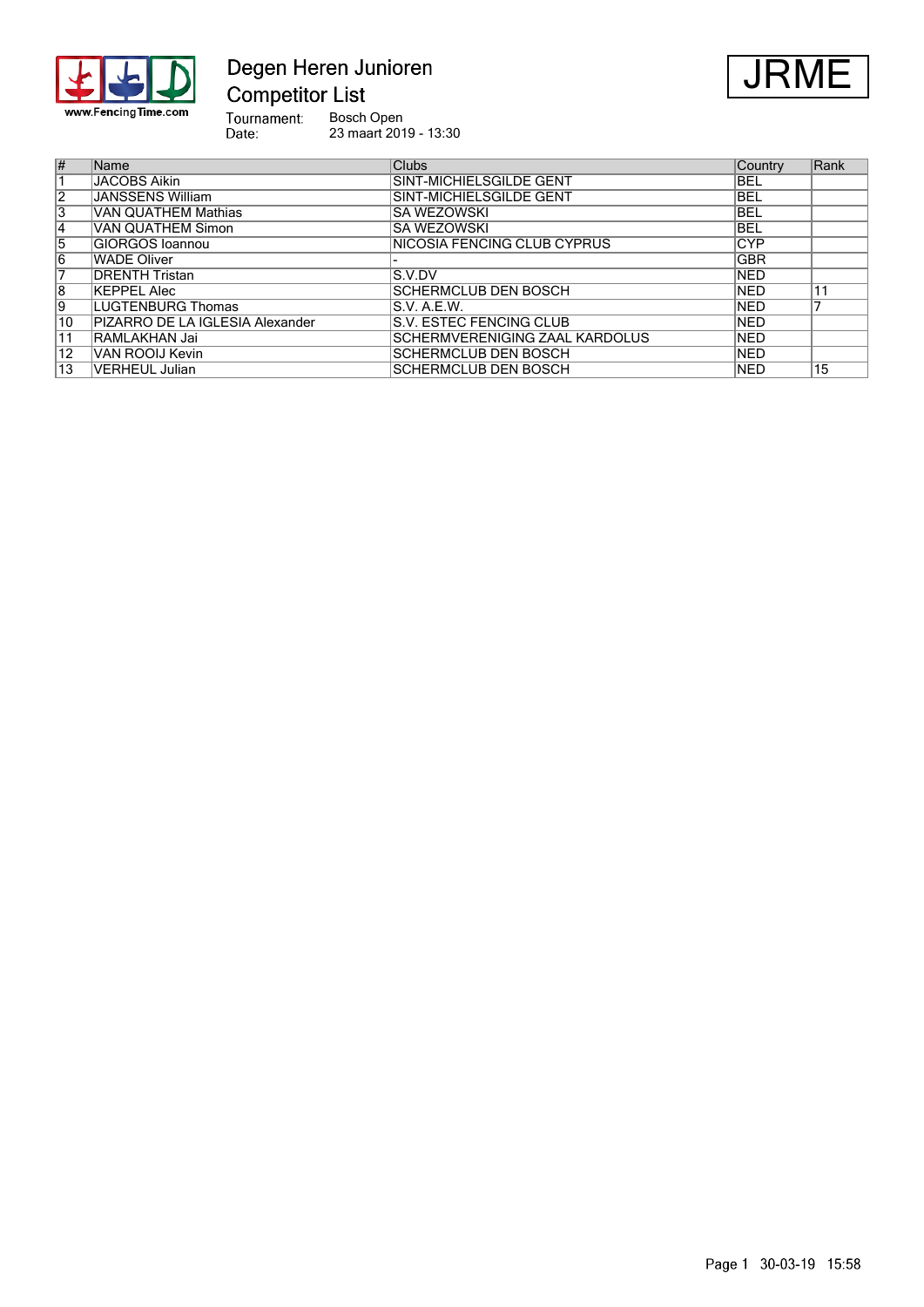| <b>Bosch Open</b>                                                                                      |                      |  |  |  |  |  |  |  |  |
|--------------------------------------------------------------------------------------------------------|----------------------|--|--|--|--|--|--|--|--|
|                                                                                                        | Den Bosch            |  |  |  |  |  |  |  |  |
| 23 maart 2019                                                                                          |                      |  |  |  |  |  |  |  |  |
|                                                                                                        | Degen Heren Junioren |  |  |  |  |  |  |  |  |
| Total # of competitors: 13 Total # of pools: 2                                                         |                      |  |  |  |  |  |  |  |  |
| 2 pools<br>Round 1<br>1 pool of 6 and 1 pool of 7<br>All competitors (100%) promoted to the next round |                      |  |  |  |  |  |  |  |  |
| Round 2<br>Incomplete DE table of 16 fenced through the finals, no fence-off for third                 |                      |  |  |  |  |  |  |  |  |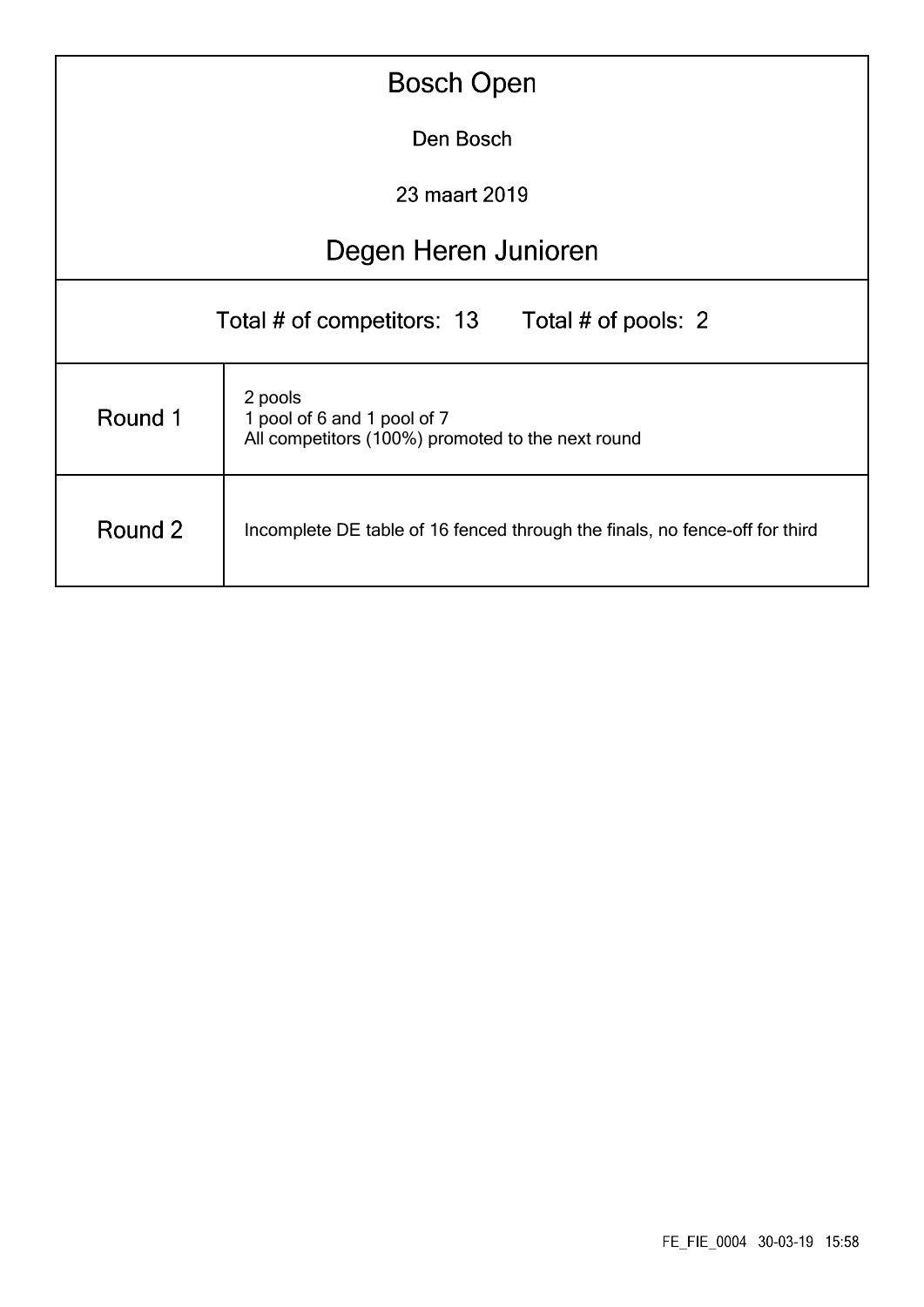

# Degen Heren Junioren Seeding for Round #1 - Pool



Tournament:<br>Date:<br>FIE Document: Bosch Open 23 maart 2019 - 13:30 FE\_FIE\_0001.2

| Seed            | <b>Name</b>                     | Club                           | Country    | Rank | <b>Notes</b> |
|-----------------|---------------------------------|--------------------------------|------------|------|--------------|
|                 | LUGTENBURG Thomas               | S.V. A.E.W.                    | <b>NED</b> |      |              |
| $\overline{2}$  | KEPPEL Alec                     | SCHERMCLUB DEN BOSCH           | <b>NED</b> | 11   |              |
| 3               | VERHEUL Julian                  | SCHERMCLUB DEN BOSCH           | <b>NED</b> | 15   |              |
| 14              | <b>JACOBS Aikin</b>             | SINT-MICHIELSGILDE GENT        | <b>BEL</b> |      |              |
| 5               | VAN QUATHEM Mathias             | ISA WEZOWSKI                   | <b>BEL</b> |      |              |
| 6               | <b>VAN QUATHEM Simon</b>        | ISA WEZOWSKI                   | <b>BEL</b> |      |              |
| 7               | JANSSENS William                | SINT-MICHIELSGILDE GENT        | <b>BEL</b> |      |              |
| $\overline{8}$  | PIZARRO DE LA IGLESIA Alexander | S.V. ESTEC FENCING CLUB        | <b>NED</b> |      |              |
| 9               | IDRENTH Tristan                 | IS.V.DV                        | <b>NED</b> |      |              |
| 10              | <b>GIORGOS Ioannou</b>          | INICOSIA FENCING CLUB CYPRUS   | <b>CYP</b> |      |              |
| $\overline{11}$ | RAMLAKHAN Jai                   | SCHERMVERENIGING ZAAL KARDOLUS | <b>NED</b> |      |              |
| 12              | VAN ROOIJ Kevin                 | SCHERMCLUB DEN BOSCH           | <b>NED</b> |      |              |
| 13              | WADE Oliver                     |                                | <b>GBR</b> |      |              |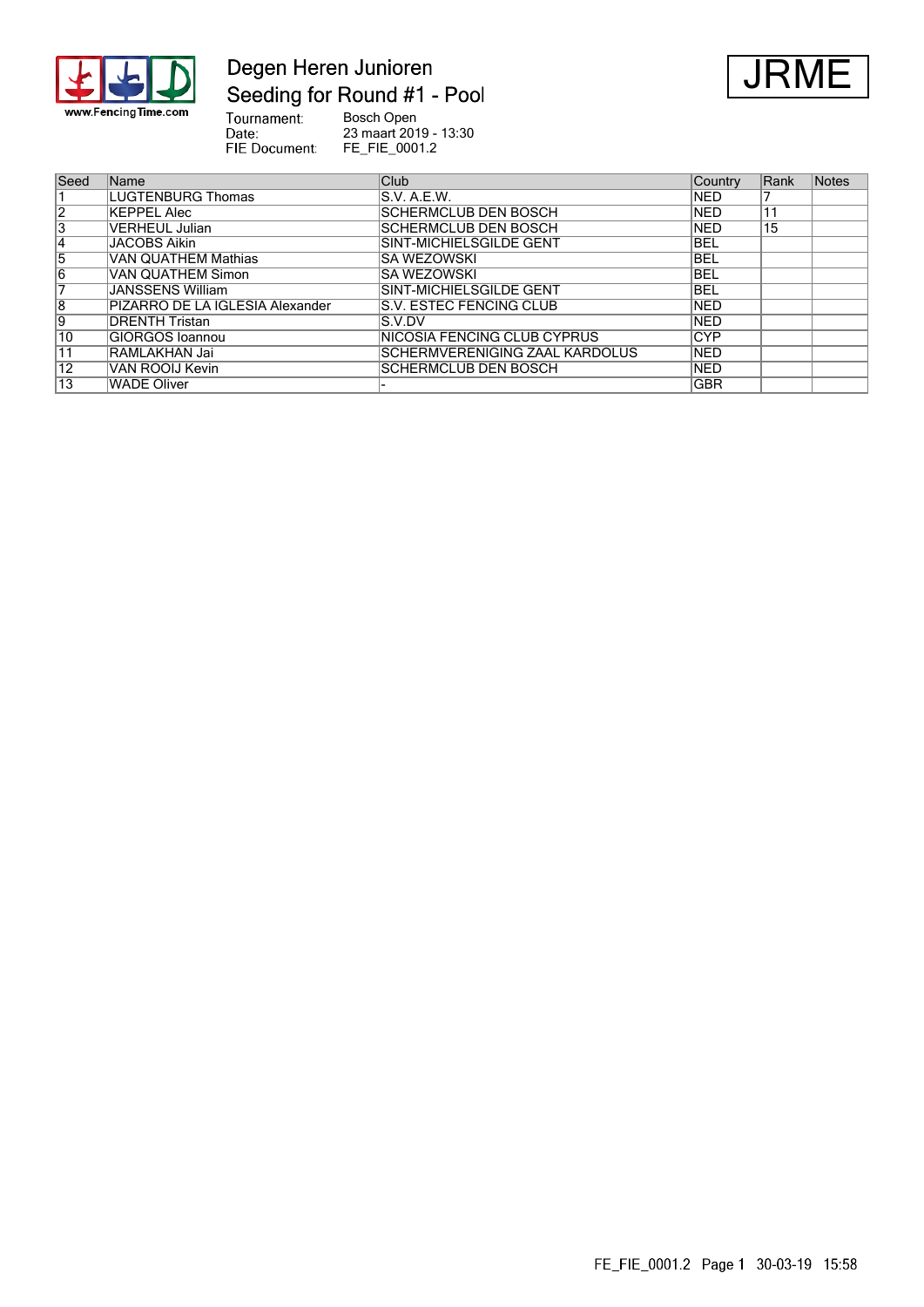

#### Degen Heren Junioren Round #1 Pool Results



Tournament: Bosch Open Date: 23 maart 2019 - 13:30 FIE Document: FE\_FIE\_0007

|                                     | Referee(s):                             |                |                |                |                |                |                |                |    |   |        |    |    |        |
|-------------------------------------|-----------------------------------------|----------------|----------------|----------------|----------------|----------------|----------------|----------------|----|---|--------|----|----|--------|
| Name                                | Affiliation                             | #              |                | 2              | 3              | 4              | 5              | 6              | 7  | V | V/M TS |    |    | TR Ind |
| <b>DRENTH Tristan</b>               | S.V.DV / NED                            | $\mathbf{1}$   |                | D <sub>2</sub> | D <sub>3</sub> | D <sub>3</sub> | D <sub>2</sub> | D1             | V5 | 1 | 0,17   | 16 | 27 | $-11$  |
| PIZARRO DE LA IGLESIA Alexander     | S.V. ESTEC FENCING CLUB /<br><b>NFD</b> | $\overline{2}$ | V <sub>5</sub> |                | V5             | D <sub>3</sub> | V <sub>5</sub> | D <sub>3</sub> | V5 | 4 | 0.67   | 26 | 20 | 6      |
| <b>WADE Oliver</b>                  | $-$ / GBR                               | 3              | V <sub>5</sub> | D <sub>3</sub> |                | D <sub>3</sub> | D <sub>2</sub> | V5             | V5 | 3 | 0,50   | 23 | 24 | $-1$   |
| LUGTENBURG Thomas S.V. A.E.W. / NED |                                         | $\overline{4}$ | V5             | V5             | V5             |                | V5             | D4             | V5 | 5 | 0.83   | 29 | 22 | 7      |
| VAN ROOIJ Kevin                     | SCHERMCLUB DEN BOSCH /<br><b>NFD</b>    | 5              | V <sub>5</sub> | D4             | V5             | D4             |                | V <sub>5</sub> | D4 | 3 | 0, 50  | 27 | 21 | 6      |
| <b>JACOBS Aikin</b>                 | SINT-MICHIELSGILDE GENT /<br><b>BEL</b> | 6              | V <sub>5</sub> | V <sub>5</sub> | D <sub>4</sub> | V <sub>5</sub> | D <sub>2</sub> |                | V5 | 4 | 0,67   | 26 | 18 | 8      |
| <b>VAN QUATHEM Mathias</b>          | SA WEZOWSKI / BEL                       |                | D <sub>2</sub> | D1             | D <sub>2</sub> | D4             | V5             | D <sub>0</sub> |    | 1 | 0,17   | 14 | 29 | $-15$  |

|                          | Referee(s):                             |                |    |                |                |                |                |                |                |        |    |     |       |
|--------------------------|-----------------------------------------|----------------|----|----------------|----------------|----------------|----------------|----------------|----------------|--------|----|-----|-------|
| Name                     | <b>Affiliation</b>                      | #              | 1  | $\overline{2}$ | 3              | 4              | 5              | 6              | V              | V/M TS |    | TR. | -Ind  |
| <b>VERHEUL Julian</b>    | SCHERMCLUB DEN BOSCH /<br><b>NED</b>    | 1              |    | D <sub>3</sub> | D1             | D <sub>2</sub> | V5             | D1             |                | 0.20   | 12 | 21  | -9    |
| <b>KEPPEL Alec</b>       | SCHERMCLUB DEN BOSCH /<br><b>NFD</b>    | $\mathcal{P}$  | V5 |                | D <sub>2</sub> | D <sub>2</sub> | V5             | D <sub>3</sub> | $\overline{2}$ | 0,40   | 17 | 19  | $-2$  |
| <b>GIORGOS</b> Ioannou   | NICOSIA FENCING CLUB<br>CYPRUS / CYP    | 3              | V5 | V <sub>5</sub> |                | V5             | D <sub>2</sub> | V <sub>5</sub> | 4              | 0.80   | 22 | 11  | 11    |
| <b>VAN QUATHEM Simon</b> | SA WEZOWSKI / BEL                       | 4              | V5 | V <sub>5</sub> | D <sub>2</sub> |                | V5             | D <sub>3</sub> | 3              | 0,60   | 20 | 14  | 6     |
| RAMLAKHAN Jai            | SCHERMVERENIGING ZAAL<br>KARDOLUS / NED | 5 <sup>5</sup> | D1 | D1             | V <sub>5</sub> | D <sub>0</sub> |                | D <sub>0</sub> | 1              | 0.20   | 7  | 22  | $-15$ |
| <b>JANSSENS William</b>  | SINT-MICHIELSGILDE GENT /<br><b>BEL</b> | 6              | V5 | V5             | D <sub>1</sub> | V5             | V5             |                | 4              | 0,80   | 21 | 12  | -9    |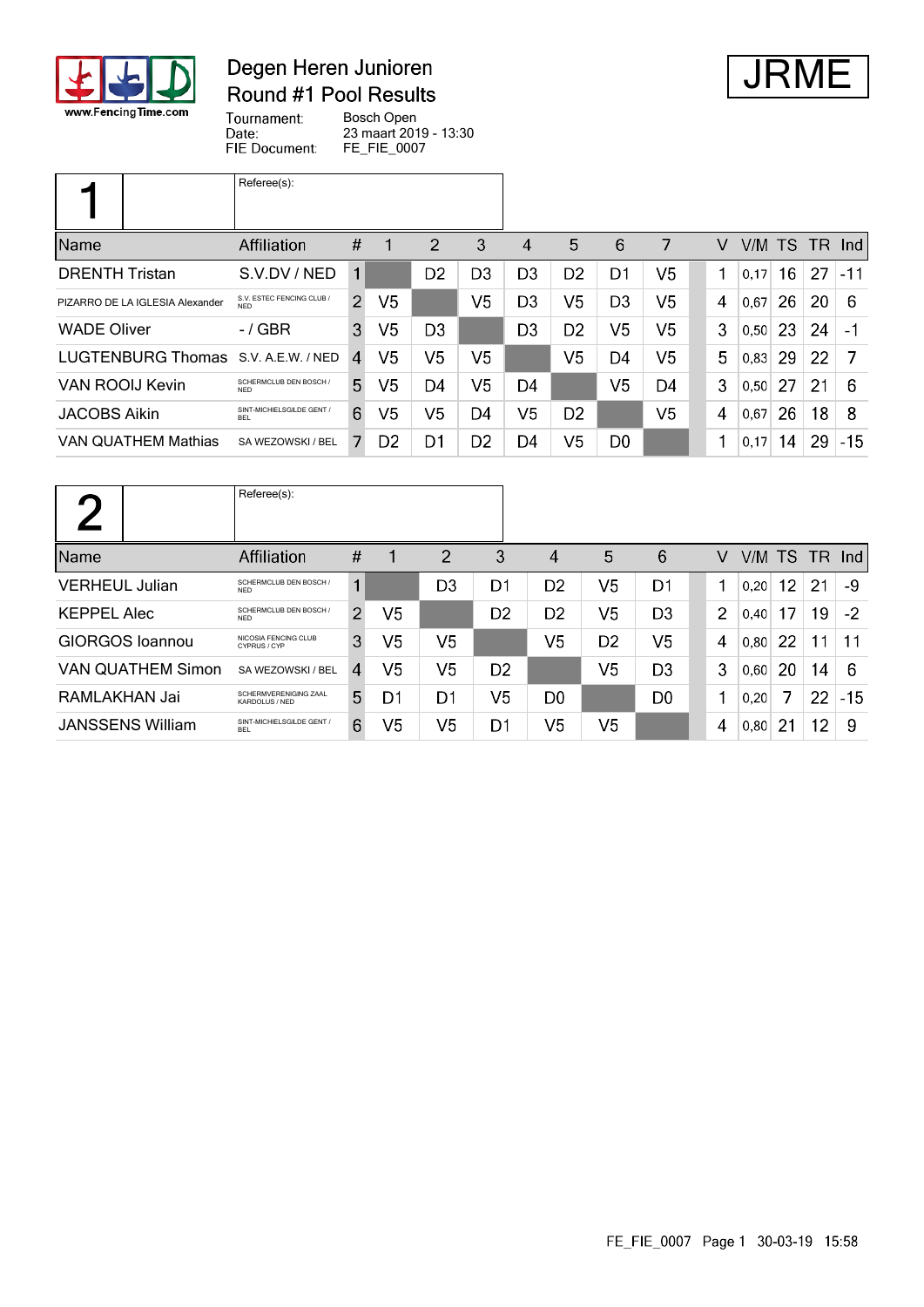

## Degen Heren Junioren Seeding for Round #2 - DE



Tournament:<br>Date:<br>FIE Document: Bosch Open 23 maart 2019 - 13:30 FE\_FIE\_0008

| Seed | <b>Name</b>                     | Club                            | Country    | V | V/M            | <b>TS</b> | TR | llnd  |
|------|---------------------------------|---------------------------------|------------|---|----------------|-----------|----|-------|
|      | <b>LUGTENBURG Thomas</b>        | IS.V. A.E.W.                    | <b>NED</b> | 5 | $ 0.83\rangle$ | 29        | 22 | +7    |
| 2    | GIORGOS Ioannou                 | INICOSIA FENCING CLUB CYPRUS    | <b>CYP</b> | 4 | 0.80           | 22        | 11 | $+11$ |
| ۱3   | <b>JANSSENS William</b>         | ISINT-MICHIELSGILDE GENT        | BEL        | 4 | 0.80           | 21        | 12 | $+9$  |
| 14   | <b>JACOBS Aikin</b>             | SINT-MICHIELSGILDE GENT         | <b>BEL</b> | 4 | 0.67           | 26        | 18 | +8    |
| 15   | PIZARRO DE LA IGLESIA Alexander | IS.V. ESTEC FENCING CLUB        | <b>NED</b> | 4 | 0.67           | 26        | 20 | +6    |
| 16   | VAN QUATHEM Simon               | ISA WEZOWSKI                    | BEL        |   | 0.60           | 20        | 14 | +6    |
|      | VAN ROOIJ Kevin                 | SCHERMCLUB DEN BOSCH            | <b>NED</b> | 3 | 0.50           | 27        | 21 | +6    |
| 8    | <b>WADE Oliver</b>              |                                 | <b>GBR</b> |   | 0.50           | 23        | 24 | -1    |
| Ι9   | KEPPEL Alec                     | SCHERMCLUB DEN BOSCH            | <b>NED</b> |   | 0.40           | 17        | 19 | $-2$  |
| 10   | <b>VERHEUL Julian</b>           | SCHERMCLUB DEN BOSCH            | <b>NED</b> |   | 0.20           | 12        | 21 | -9    |
| 11   | RAMLAKHAN Jai                   | ISCHERMVERENIGING ZAAL KARDOLUS | <b>NED</b> |   | $ 0.20\rangle$ |           | 22 | $-15$ |
| 12   | DRENTH Tristan                  | IS V DV                         | <b>NED</b> |   | 10.17          | 16        | 27 | $-11$ |
| 13   | VAN QUATHEM Mathias             | ISA WEZOWSKI                    | BEL        |   | 10.17          | 14        | 29 | $-15$ |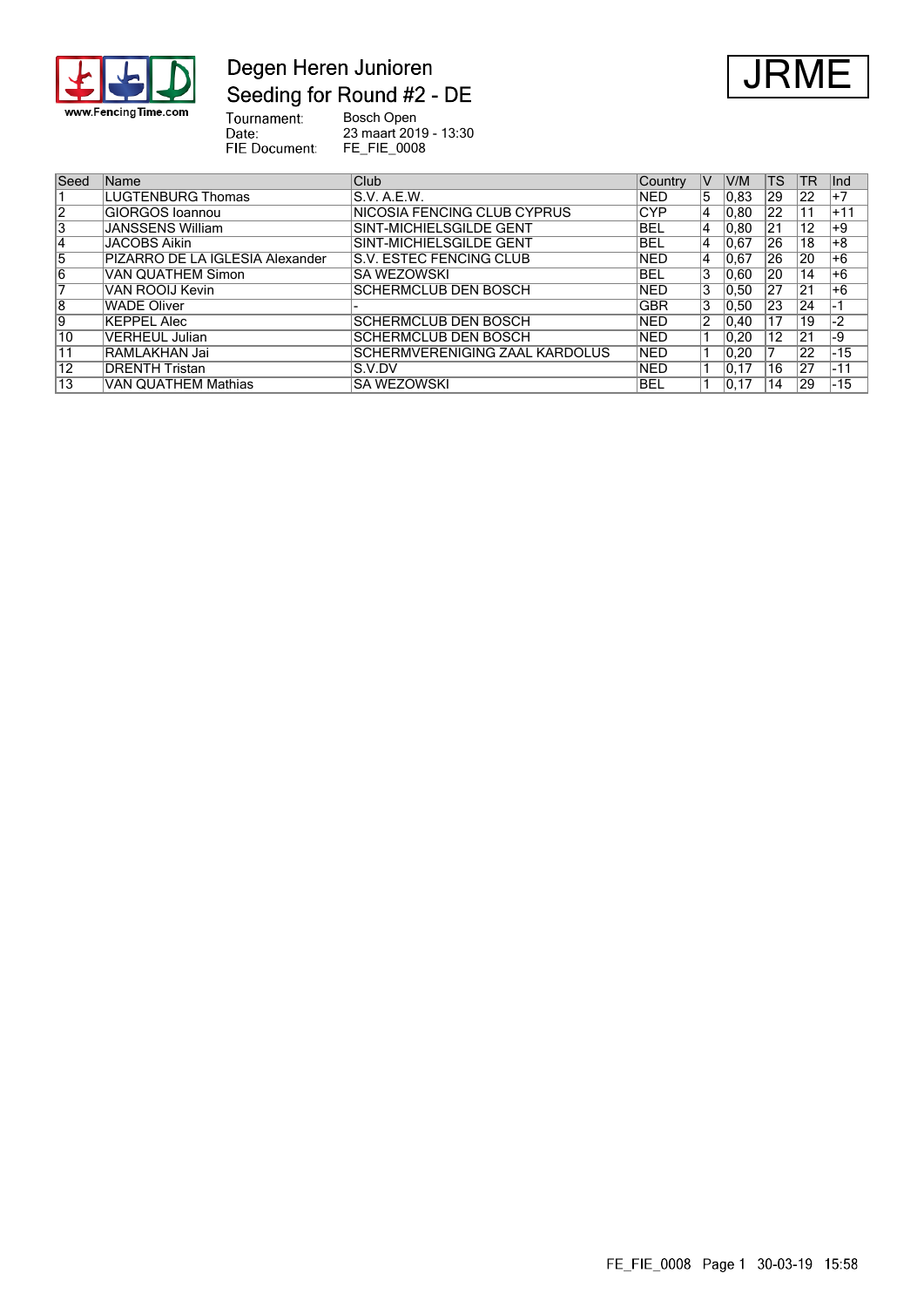| <b>Notes</b> |
|--------------|
| Advanced     |
| Advanced     |
| Advanced     |
| Advanced     |
| Advanced     |
| Advanced     |
| Advanced     |
| Advanced     |
| Advanced     |
| Advanced     |
| Advanced     |
| Advanced     |
| Advanced     |
|              |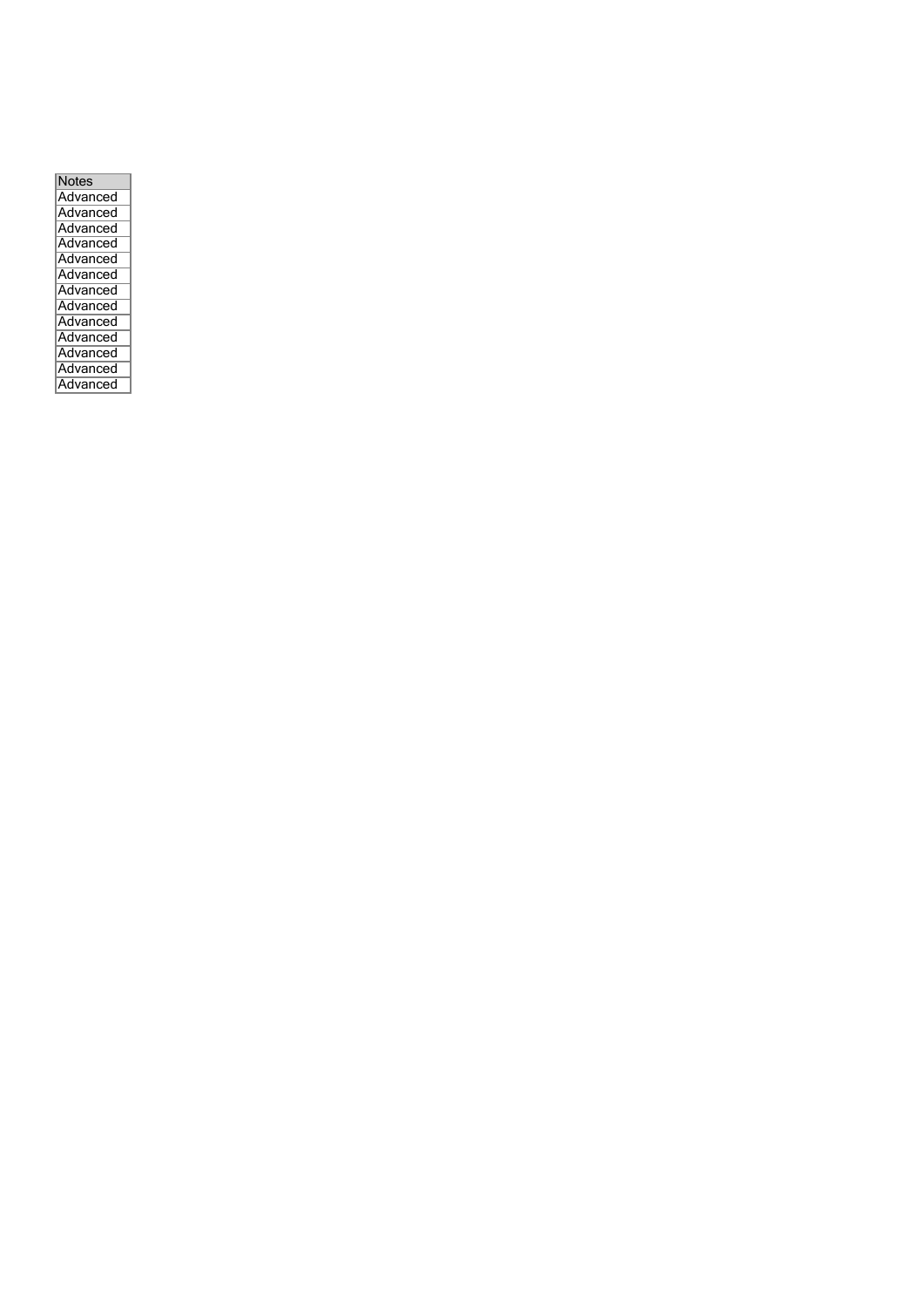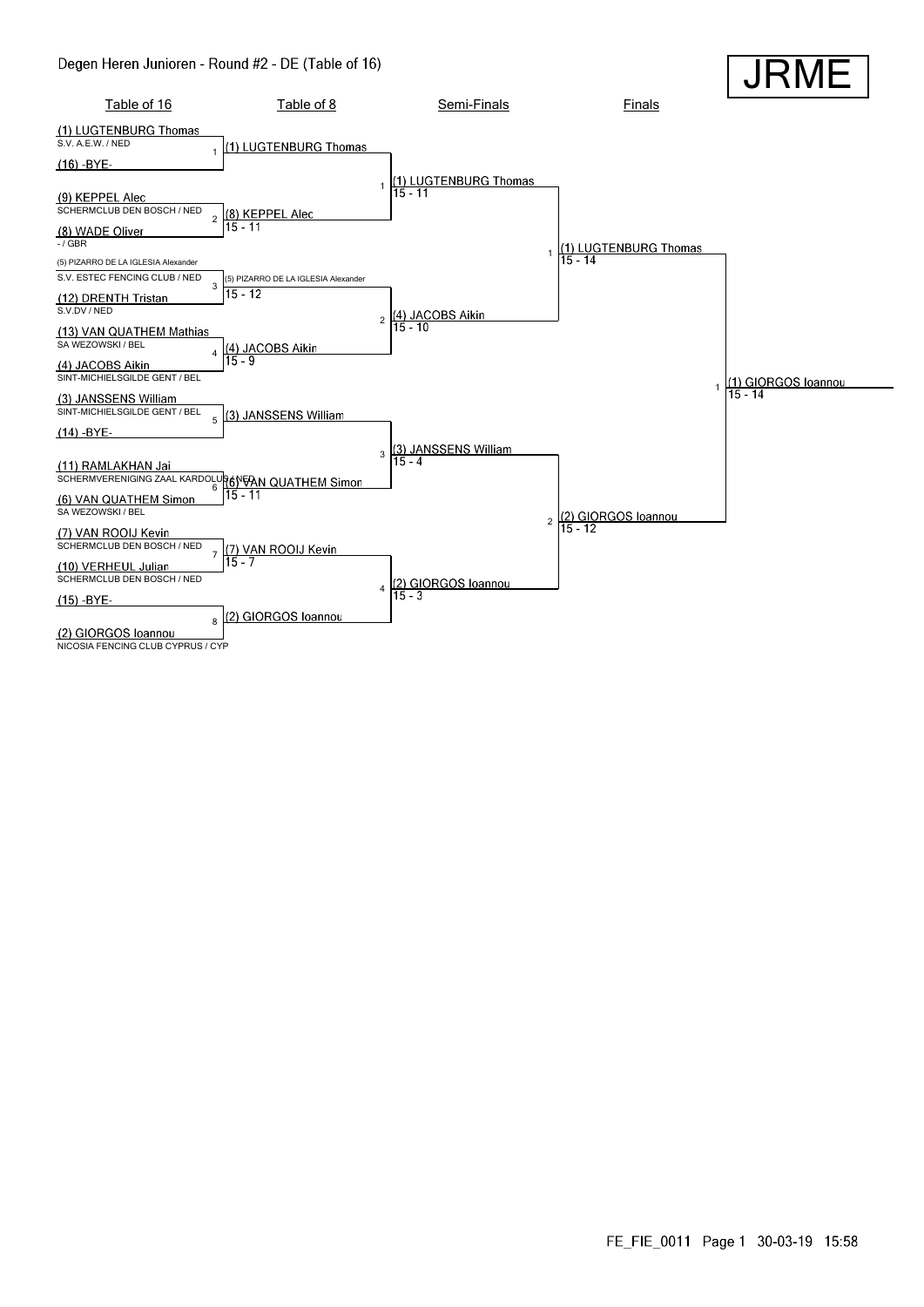

#### Degen Heren Junioren **Final Ranking**



Tournament:<br>Date:<br>PIE Document: Bosch Open 23 maart 2019 - 13:30 FE\_FIE\_0012

| Place      | Name                            | <b>Clubs</b>                   | Country    |
|------------|---------------------------------|--------------------------------|------------|
|            | GIORGOS Ioannou                 | NICOSIA FENCING CLUB CYPRUS    | <b>CYP</b> |
| $\sqrt{2}$ | LUGTENBURG Thomas               | S.V. A.E.W.                    | <b>NED</b> |
| 3T         | JANSSENS William                | SINT-MICHIELSGILDE GENT        | <b>BEL</b> |
| 3T         | <b>JACOBS Aikin</b>             | SINT-MICHIELSGILDE GENT        | <b>BEL</b> |
| 15         | PIZARRO DE LA IGLESIA Alexander | S.V. ESTEC FENCING CLUB        | <b>NED</b> |
| 16         | <b>VAN QUATHEM Simon</b>        | SA WEZOWSKI                    | <b>BEL</b> |
|            | VAN ROOIJ Kevin                 | <b>SCHERMCLUB DEN BOSCH</b>    | <b>NED</b> |
| 8          | <b>KEPPEL Alec</b>              | <b>SCHERMCLUB DEN BOSCH</b>    | <b>NED</b> |
| 19         | <b>WADE Oliver</b>              |                                | <b>GBR</b> |
| 10         | <b>VERHEUL Julian</b>           | <b>SCHERMCLUB DEN BOSCH</b>    | <b>NED</b> |
| 11         | RAMLAKHAN Jai                   | SCHERMVERENIGING ZAAL KARDOLUS | <b>NED</b> |
| 12         | <b>DRENTH Tristan</b>           | S.V.DV                         | <b>NED</b> |
| 13         | <b>VAN QUATHEM Mathias</b>      | <b>SA WEZOWSKI</b>             | <b>BEL</b> |